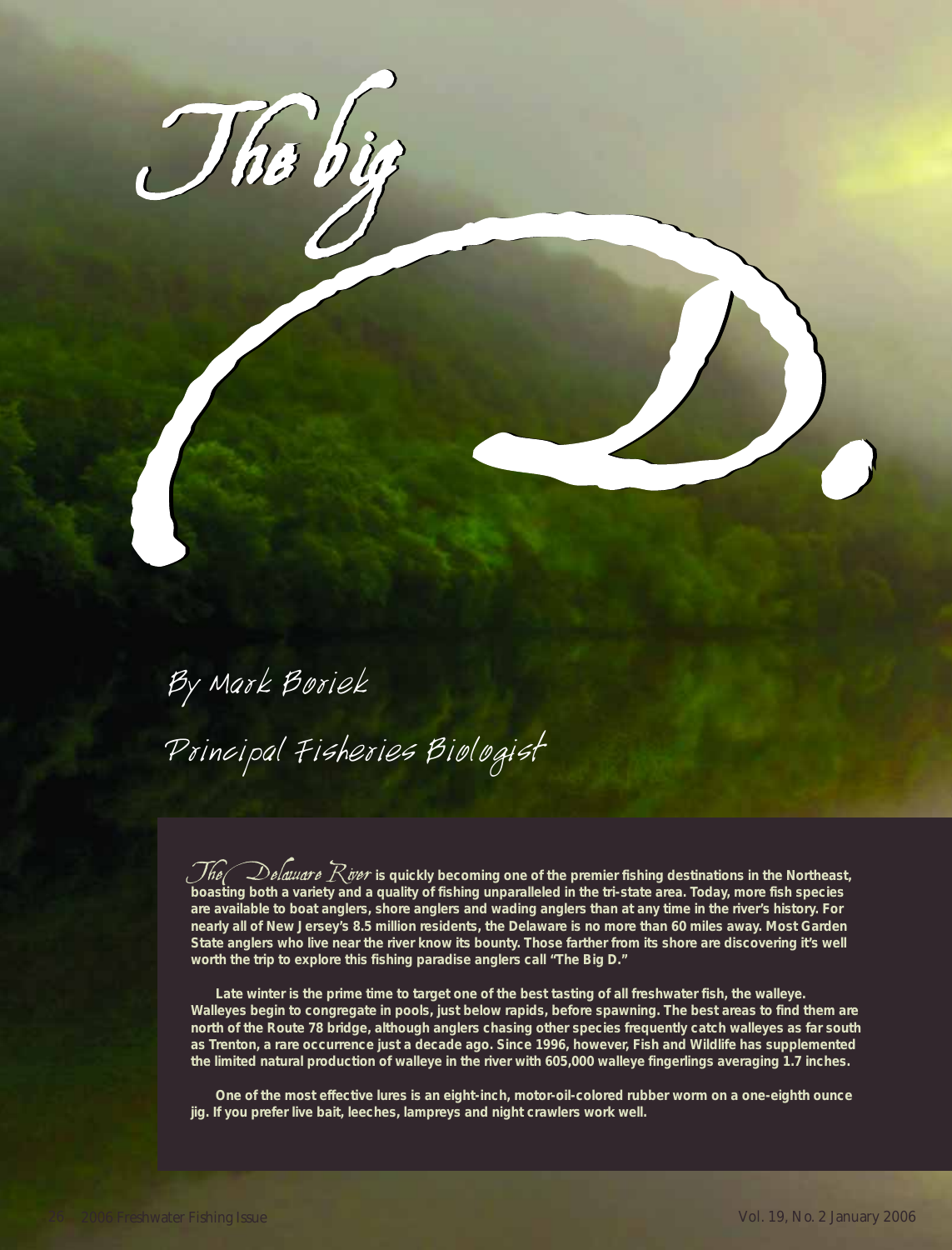**Walleyes are also being targeted more and more by fly fisherman. One successful fly fisherman goes after them in the Trenton Falls area after dark in October, and uses a sinking line and a Clouser Minnow that resembles a juvenile American shad migrating to the ocean.** 

**At about the same time walleyes begin to congregate, adult American shad leave the ocean and enter the river to begin their annual spawning run. The water temperature is still well below the 50 F that induce shad to strike a lure. Still, some hard-core shad anglers are drawn to the river in a quest for the season's first shad, usually produced in mid-March by the warm water flowing from the Mercer Generating Station in Trenton. Shortly thereafter, shad are caught near the warm-water discharge from the Reliant Generating Station upriver in Portland, Pa. Catches typically increase throughout the spring as the water continues to warm, but a sudden cold snap will surely shut down the bite. Boat anglers generally favor flutter spoons, while shore anglers stick with traditional shad darts. Both are available in solid or multicolored varieties; invariably, chartreuse is part of the combination, with one exception: the gold-plated dart. Some anglers say larger lures work best early in the season, preferring to save smaller ones, such as micro-darts, for later. Shad arriving very late and some post-spawned shad are regularly caught on spinners. A silver Mepps #2 is a good choice.** 

Photo: © 2005 Kathleen Connally. A Walk Through Durham Township, Photography by Kathleen Connally, www.durhamtownship.com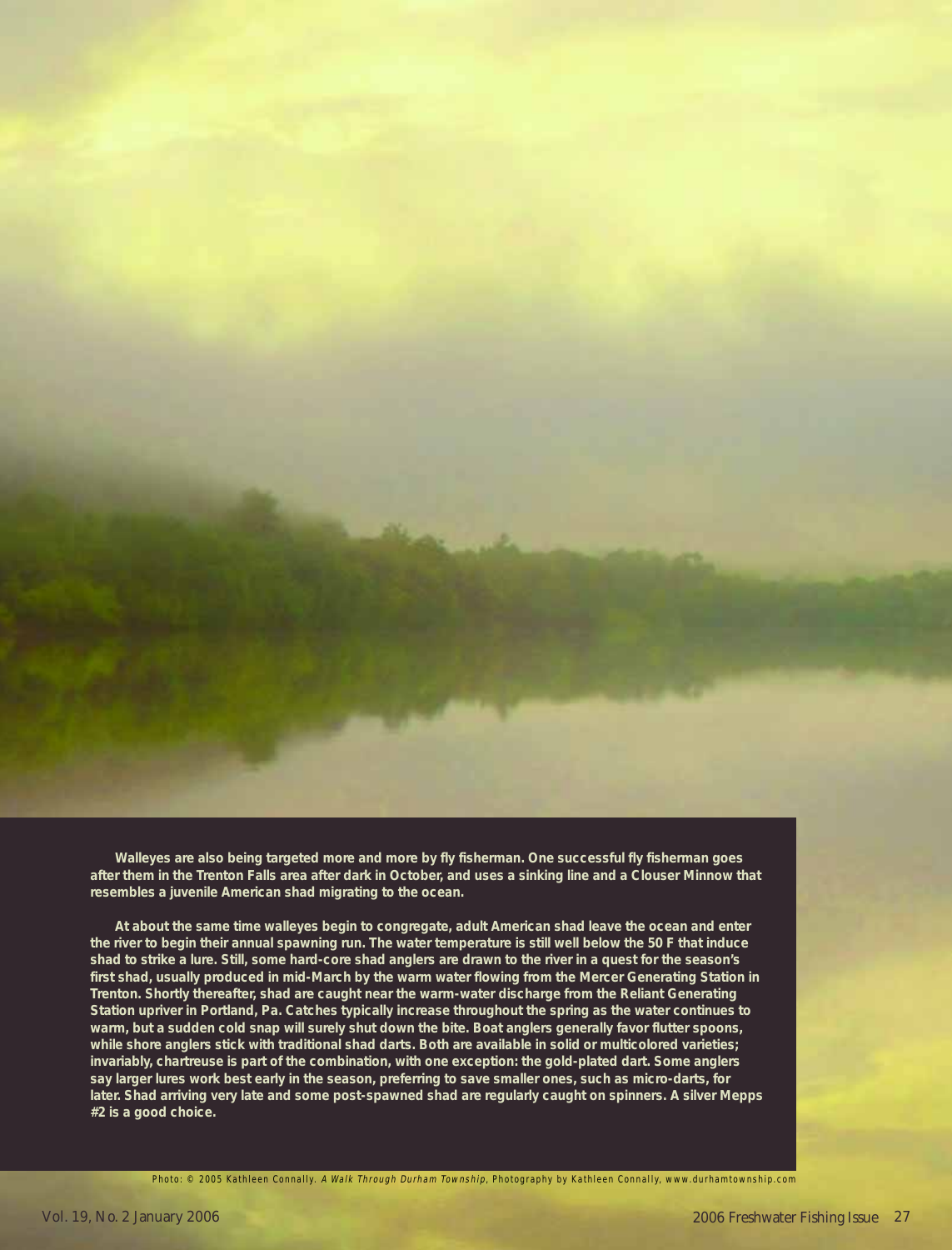Midway through the shad run, river herring, also on<br>begin showing up in the Trenton area. Then, hot on the<br>are the striped bass. Anglers enjoy chasing both specie<br>the herring on multiple bare gold hooks (3-hook Sabiki r<br>to Midway through the shad run, river herring, also on a spawning run, begin showing up in the Trenton area. Then, hot on the herrings' tail fins are the striped bass. Anglers enjoy chasing both species, first catching the herring on multiple bare gold hooks (3-hook Sabiki rig) to use as bait to live line for stripers. It's exciting to see a big striped bass strike a sur-

face lure, such as a pencil popper, which mimics an injured herring. Swimming plugs also prove productive. Before 1990, striped bass were largely absent from the river. Improved water quality in the Delaware, coupled with commercial and recreational fishing closures and hatchery stockings, sparked a stripedbass resurgence that far exceeded anyone's expectations.

When the stripers show up, many American shad anglers pack away their shad darts, preferring instead to try for the larger, less finicky predator. But that can be a big mistake, since there are lots of shad to be caught through late May and into early summer.

Also thought to be a rarity, but showing up in big numbers in recent years is the hickory shad. Anglers use shad darts to catch and release this smaller relative of the American shad in areas of the river at Washington's Crossing and Lambertville. Two key characteristics of the hickory shad are a protruding lower jaw and an immediate launch out of the water when hooked.

Smallmouth bass are the river's bread-and-butter recreational fish, and were the most frequently caught fish in a 2002 creel survey. A total of 99,540 were caught; about one percent or 1,428 were



*Walleyes in the Delaware River even lure in "Shad Man" John Punola.*

harvested. In the early spring, skilled anglers seek out the large adults preparing to spawn. Throughout the summer, smallmouth bass of various sizes are readily caught on a variety of lures (spinners, tube baits, surface and swimming plugs) and live baits (hellgrammites and crayfish are best)

> n 1610, Sir Thomas West, Royal Governor of the Virginia Colony, sent Capt. Samuel Argall to sail north along n 1610, Sir Thomas West, Royal<br>Governor of the Virginia Colony, sent<br>Capt. Samuel Argall to sail north along<br>the Atlantic seaboard to look for available land to

expand the colony. Argall sailed into the large bay and river the Lenape Indians called "Lenapewihituck," (lun-nah-pay-wee-HIT-took), meaning tidal river of the Lenape. Argall renamed these waters as a tribute to Sir Thomas' title: Lord de la Warr. The name eventually was pronounced as one word: Delaware. A short time later, Sir Thomas headed back to England—without meeting the Lenape or seeing the river renamed in his honor. He never returned to North America.

fewer tiger muskie catches reported. These hybrids are notoriously elusive. Tiger muskie stocking programs are slowly being phased out in many states. It's been conjectured that the recovered striped bass population in the lower river preys heavily on these fish. The current state ▼

The Delaware River Basin encompasses one of the most highly developed urban-industrial regions in the United States. Nearly 8 million people live in the basin which drains 12,765 square miles including portions of New Jersey, New York, Pennsylvania, Delaware and a tiny corner of Maryland. The Delaware River stretches 330 miles from the confluence of the East and West Branches in Hancock, N. Y. to the mouth of Delaware Bay. Slightly more than half of the river—173 miles—is New Jersey fresh waters. Highly accessible, the river has more than 40 boat launching areas in New Jersey alone.

Water quality problems were observed in the basin more than two centuries ago and worsened progressively until after World War II. The Delaware River experienced a rejuvenation in the years following the Clean Water Act of 1972. Tight controls on municipal sewage and industrial effluent discharges enabled the river to rebound to the point where historical runs of anadromous fish such as shad and herring are holding their own, and striped bass are going strong. Anglers are reaping the benefits of these fisheries, putting in more than 120,000 trips every year.

Today, the East Coast's longest, free-flowing river (no dams) is known

to most anglers simply as "The Big D" or "The River."

is another productive time. The smallies feed heavily before the winter sets in. It is probably safe to say that channel catfish inhabit nearly the entire

downstream to Trenton. Below that point, largemouth bass dominate. Fall

173-mile stretch of fresh water in the river, although close to the freshwa-

ter license line, the Commodore Barry Bridge, the saltwater-tolerant white catfish are more abundant. Because channel cats are sight-feeding predators, they can be caught on artificial lures. But the really big ones that win tournaments (over 10 pounds) are caught on live American eels, also a preferred food of large striped bass. After a freshet, when the water is up into the weeds and trees, good-size channels can be caught right at your feet in the knee-high muddy water. Night crawlers, crayfish, chicken livers, and cut gizzard shad are all good baits. Gizzard shad innards (stomach and attached gizzard) are a close second to a live eel as the top bait.

The Delaware River also is home to two of New Jersey's largest trophy fish, the muskellunge and the tiger muskie. Although the pure-strain muskies do reproduce in the river, Fish & Wildlife since 1996 has stocked 35,691 muskellunge, averaging 7.5 inches to supplement natural reproduction. The river has also received 95,588 tiger muskies averaging 7.5 inches. This sterile hybrid was first stocked in1998. Most of the pure-strain muskie catches occur upstream from the Route 80 Bridge, while the tigers are caught farther downstream in the tidal river. Recently, there have been fewer and

— **Mark Boriek**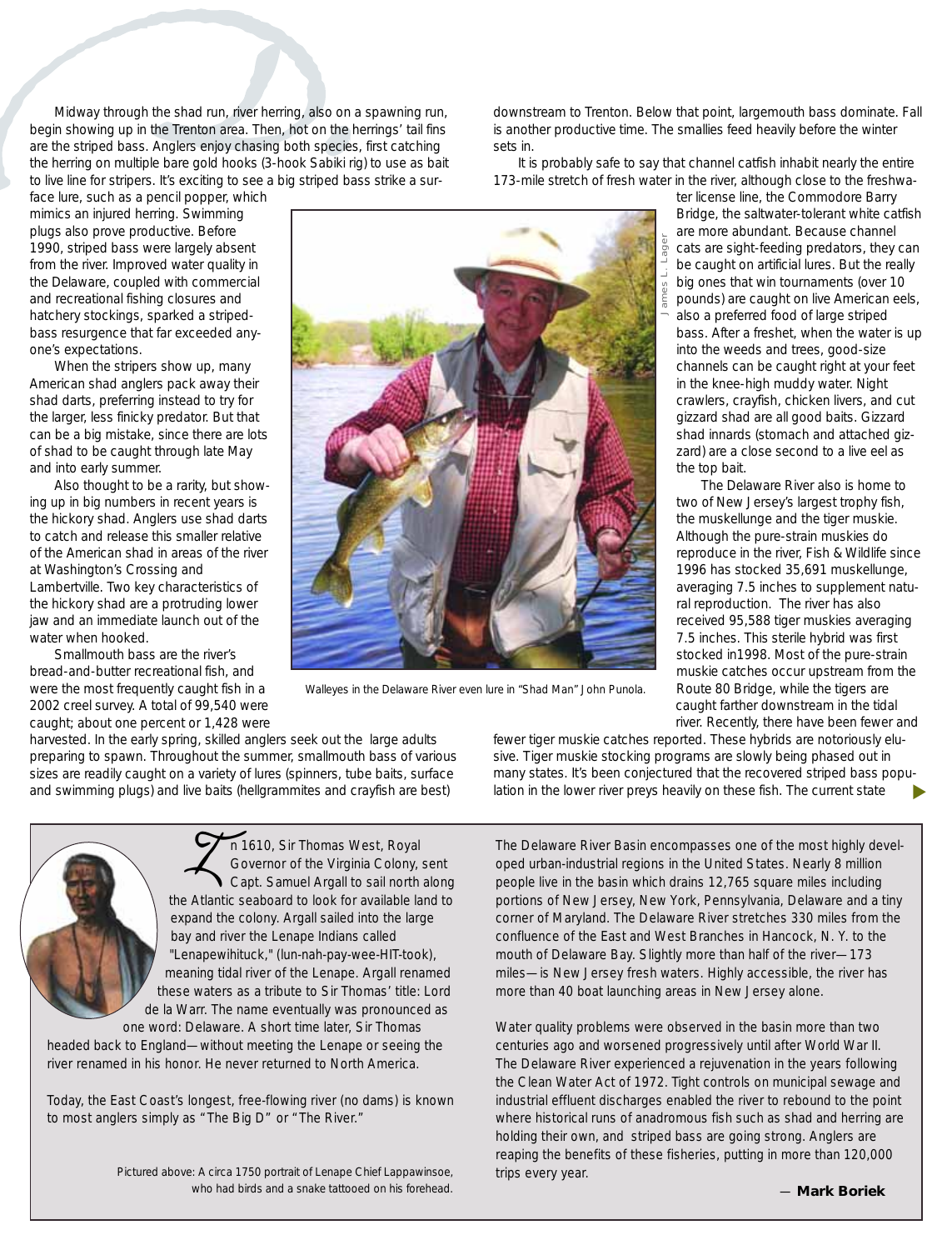## TAPK

**NJ's Best Selection of Angler Canoes & Kayaks** 





**NJ & PA Fishing Licenses Available** Conveniently located Just 5 minutes from NJ TPK Exit 7A 691 Rte. 130, Robbinsville, NJ 08691 609-585-5450 www.harrys.com

**Since** 

**WHERE OUTDOOR ADVENTURES BEGIN** 

The Greatest Names in **Fishing Tackle All Under One Roof** OFLUEGER G-Joomis **ALL STAR** Roque<sup>-</sup> Shakespeare Pinnacle **Graphite Rods SHIMANO SPRC DINGTON JUANTLM STORM PENN FISHING TACKL**  $\mathbf{E}$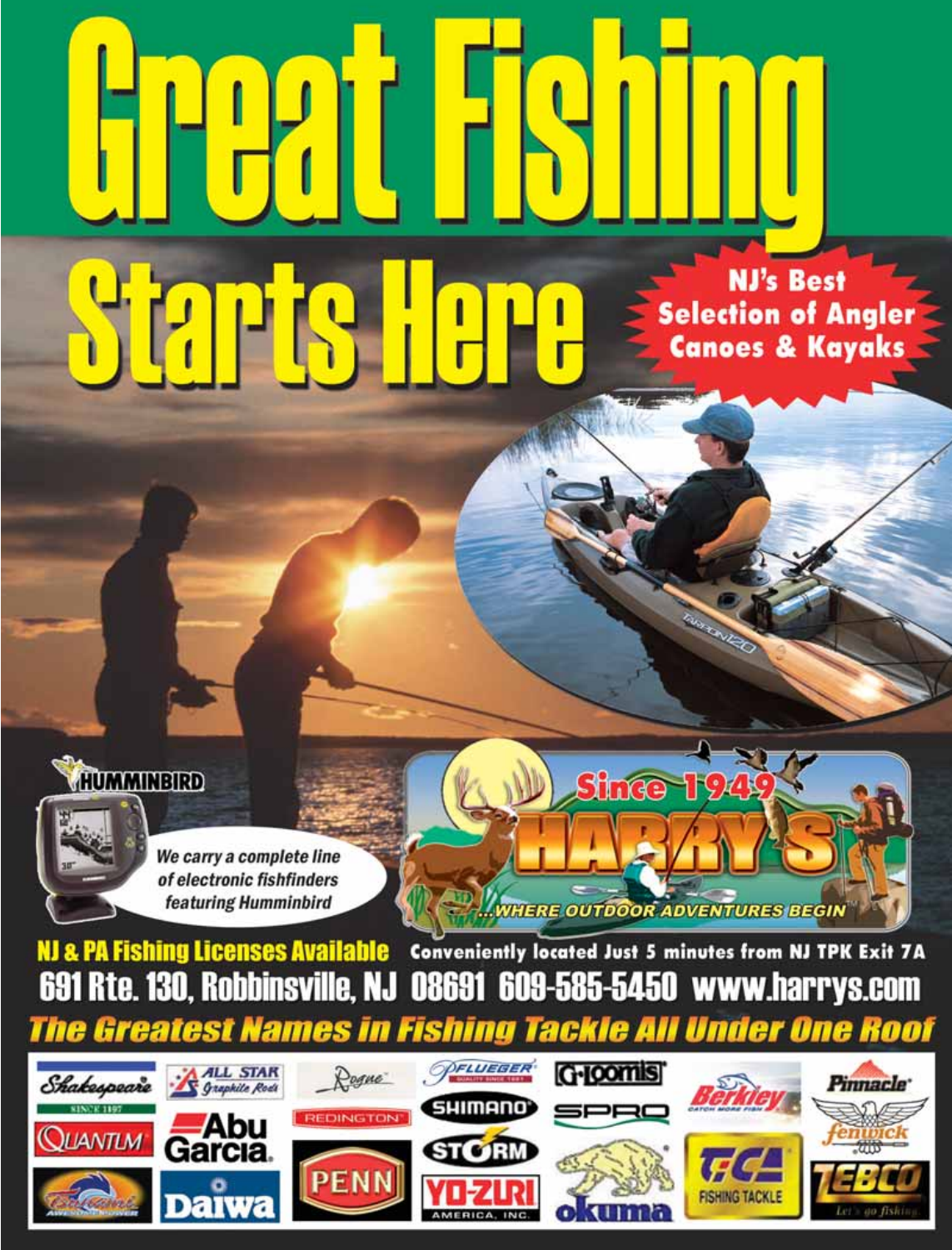record of a 29-pound tiger muskie caught in the Delaware in 1990 still stands.

record of a 29-pound tiger muskie caught in the Delawa<br>stands.<br>It's also worth wetting a line for redbreast sunfish, bl<br>carp, all of which prefer the calm, slower portions of the<br>Carp is the largest of these species. The c It's also worth wetting a line for redbreast sunfish, black crappie and carp, all of which prefer the calm, slower portions of the lower Delaware. Carp is the largest of these species. The current archery record, taken from the river in 1996, tipped the scales at 42 pounds. White perch, too, are abundant down river and, as a schooling species, can often be caught in large numbers. The flesh is firm, especially in the colder water of spring and fall, and it becomes white and flaky when cooked.

**Be sure to visit Fish and Wildlife's Web site at www.njfishandwildlife.com for updates on the spring American shad run, Delaware River access sites, professional fishing guides and fishing clubs.**

A good reference is "The Delaware River and Its Fisheries" by J.B. Kasper, 1994. Se



*Although not trophy specimens, 24 -inch stripers such as this one still offer a lot of excitement to anglers up and down the Delaware.*

Highlights from the 2002 Multi-State Creel Survey

- Performed in the 280-mile stretch of river from Downsville, N.Y., to Wilmington, Del.
- A total of 35,281 American shad were caught with less than 20 percent harvested by anglers.
- Eighty percent of the 36,328 striped bass landed were caught between April and July. Only 1 percent was harvested.
- A total of 99,540 smallmouth bass were caught; 1,428 were harvested.
- Some 10,601 largemouths were caught, with 96 percent caught in the tidal section of the river.
- Approximately 66,545 channel catfish were caught; most were taken by boat anglers in the tidal stretch of the Delaware.
- Of the 1,813 walleye caught, 74 percent were harvested.

Another survey is scheduled for 2007!

Current State Records from the Delaware River

- 
- Carp (archery) 42 pounds 1987 Muskie, tiger 1990 **29 pounds** 1990 American Shad 11 pounds 1 ounce 1984 Walleye 13 pounds 9 ounces 1993



Final note:

A three-and-a-half-inch (number 9) floating rainbow trout Rapala is one of the best overall lures for catching assorted species in the river. Because it's a floater, it's rarely lost on a snag. Just giving some slack line, the current will usually free and lift it to the surface. Use the slowest retrieve, at which you

can feel the lure working. The recommended "Rapala Knot" is a must for the true-to-life swimming action of this lure.